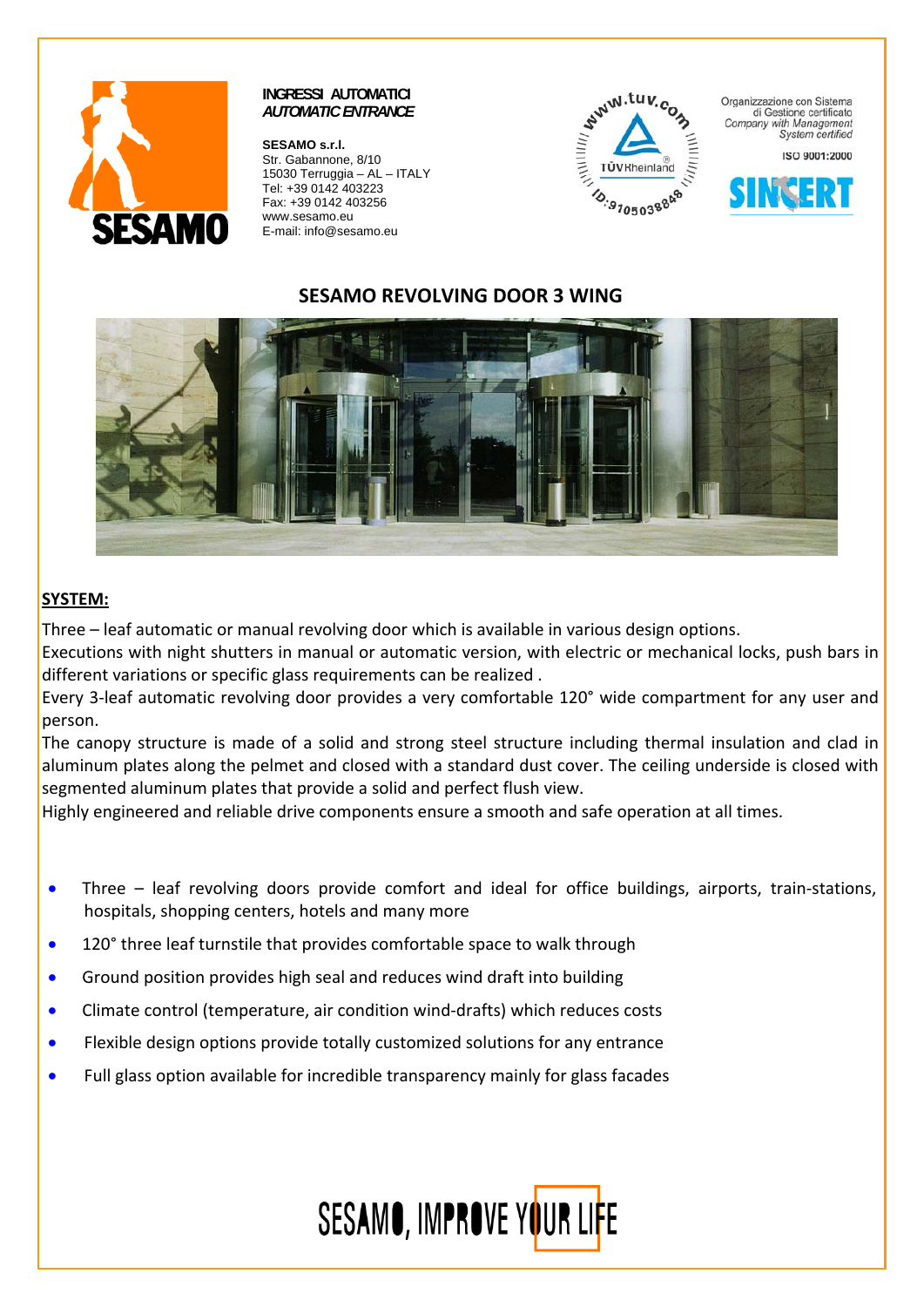

#### **SESAMO s.r.l.**

Str. Gabannone, 8/10 15030 Terruggia – AL – ITALY Tel: +39 0142 403223 Fax: +39 0142 403256 www.sesamo.eu E-mail: info@sesamo.eu

| <b>WW.tuv.com</b> |  |
|-------------------|--|
|                   |  |
|                   |  |
| TÜVRheinland      |  |
| 3.9105038848      |  |

Total Diameter " Q"

Passage Width "A" Inside Diameter " U " Outside Diameter "T"

SESAMO, IMPROVE YOUR LIFE

Organizzazione con Sistema di Gestione certificato Company with Management<br>System certified

ISO 9001:2000



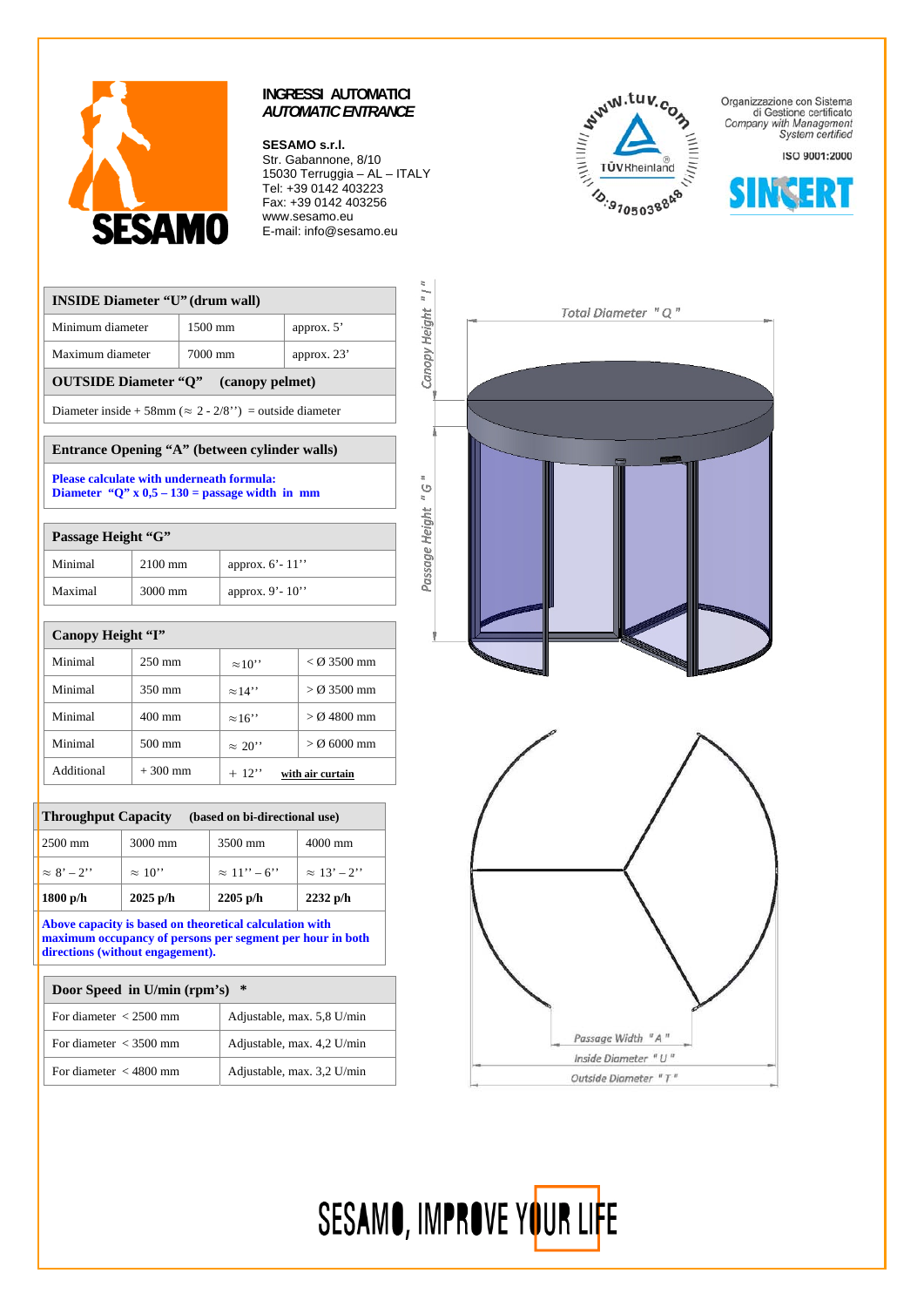![](_page_2_Picture_0.jpeg)

**DESIGN FEATURES:** 

# **INGRESSI AUTOMATICI**  *AUTOMATIC ENTRANCE*

**SESAMO s.r.l.** 

Str. Gabannone, 8/10 15030 Terruggia – AL – ITALY Tel: +39 0142 403223 Fax: +39 0142 403256 www.sesamo.eu E-mail: info@sesamo.eu

# **WWW.tuv** *MITHIN* TÜVRheinland 10:9105038848

Organizzazione con Sistema di Gestione certificato Company with Management<br>System certified

ISO 9001:2000

![](_page_2_Picture_7.jpeg)

- basic design with slim 26mm x 65mm profiles for automatic and manual revolving doors
- robust and self supporting steel or aluminium structure
- natural horse‐hair brush seals
- wet glazing (silicone) that provides a high durability
- night‐shutter available in manual or automatic version
- outside or inside of cylinder walls (drum) possible
- in glass or panel construction
- with full or half profile cylinder lock available
- keeps entrance clean at night and provides higher security
- vitro design for manual revolving doors
- super slim profiles with 26mm x 27mm
- horizontal stainless steel handles for stability
- middle of turnstile without any profiles
- middle show‐case (display) for larger revolving doors with lockable accessible leaf
- straight, concave- or convexcurved show case executions possible
- allows the handling of large goods through the door and supports escape routes as all leaves are collapsible

SESAMO, IMPROVE YOUR LIFE

![](_page_2_Picture_25.jpeg)

![](_page_2_Picture_26.jpeg)

![](_page_2_Picture_27.jpeg)

![](_page_2_Picture_28.jpeg)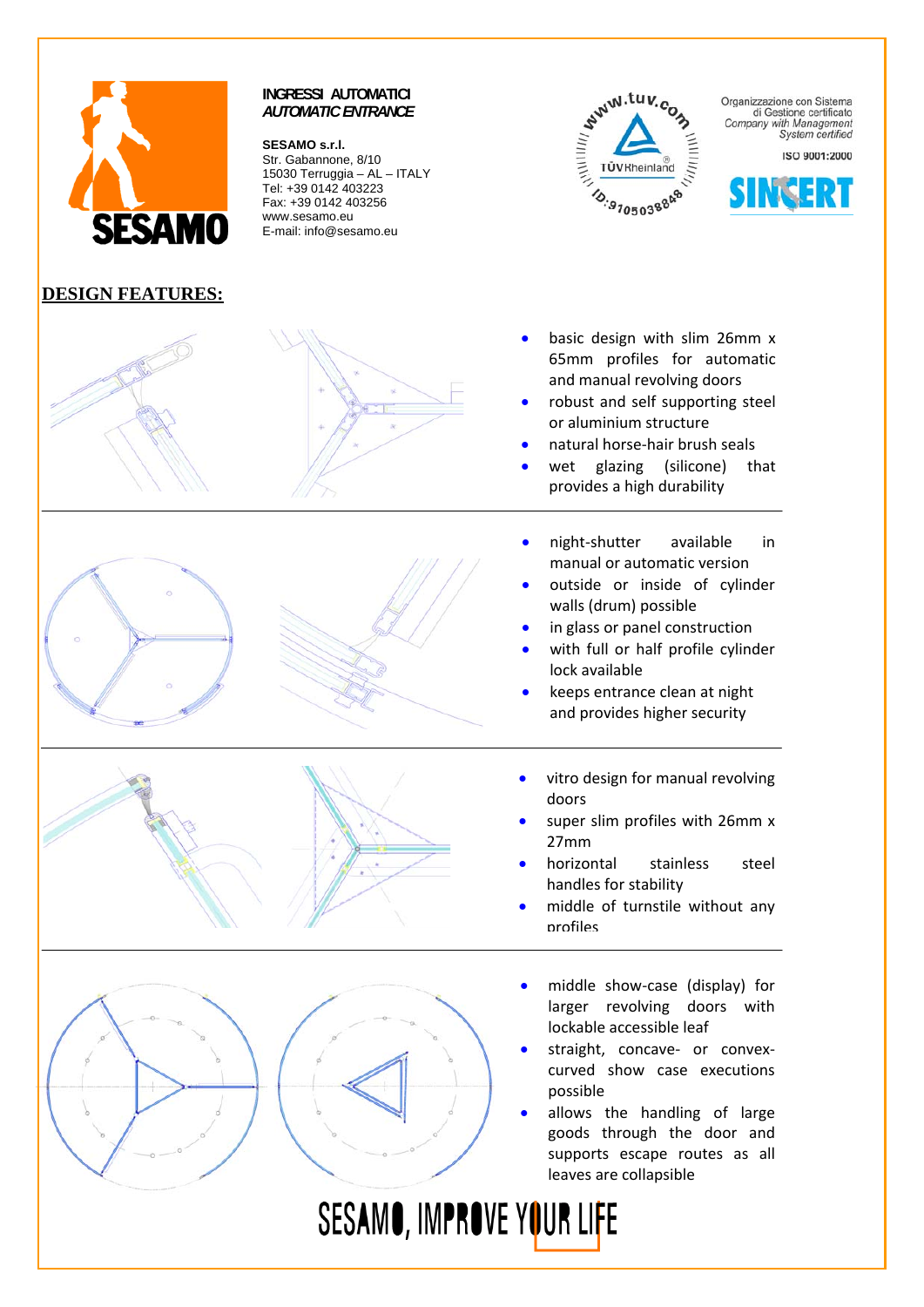![](_page_3_Picture_0.jpeg)

**SESAMO s.r.l.**  Str. Gabannone, 8/10 15030 Terruggia – AL – ITALY Tel: +39 0142 403223 Fax: +39 0142 403256 www.sesamo.eu E-mail: info@sesamo.eu

![](_page_3_Picture_3.jpeg)

The door is supplied including the following basic parts and features:

**1** no. Operating switch with following modes:

(OFF– Automatic – Continuous – Hand)

**1** no. Emergency Stop Switch

#### **OPTIONAL:**

**1** no. Digital status and error display

**2** no. Slow down push buttons

Including all necessary safety features as required by latest standards (refer to page 3).

#### **SURFACE:**

The surface can be provided in any standard RAL powder coating or standard anodizing where we provides and uses the highest quality. Stainless steel clad surface in quality 304 or 316, bronze or brass are also possible on a totally bespoke execution.

#### **BASIC OPTIONS:**

- Floor Ring (substructure) in stainless steel to receive matting for 17, 22 or 25mm
- floor-mat by with felt strips in anthracite or other colors, height 22mm
- 3, 6 or 9 pc. LED spot lights integrated in the rotation ceiling ; 12 V DC and 1,2 Watt
- 3, 6 or 9 pc. Halogen spot lights integrated in the rotation ceiling ; 12 V DC and 20 Watt
- 3 pc. Horizontal or vertical push bars in different design options available. Standard push bars in stainless steel 304 diameter 30mm
- Watertight roof at outside (180°) including two water spouts to drain the water
- Dust roof 180° or 360° in aluminum raw, RAL, anodized, stainless steel etc…..
- Air curtain (heater) including air duct and air outtake for electrical or warm water supplies
- Monitoring contacts for door position and lock status (low voltage, NO)

![](_page_3_Picture_24.jpeg)

Organizzazione con Sistema di Gestione certificato Company with Management System certified

ISO 9001:2000

![](_page_3_Picture_27.jpeg)

#### **GLAZING:**

The drum walls are made of special slim aluminum extrusions with a size of only 65mm x 26mm (height x width) and glazed with clear 10,76mm curved laminated safety glass and 8mm clear straight single toughened safety glass. Typical is a single sheet tempered safety glass with 10mm used.

#### **DESIGN OPTIONS:**

- Low iron glass (White‐Glass); tinted glass and special glasses on request
- Drum walls solid panel construction, framed or flush instead of drum walls with glass
- Night shutter (2x 30° leaves) outside or inside available in various options
- Mid-rails (muntin) at drum walls or rotating centerpiece, impact protection from trolleys
- Individual design executions possible on request such as signage, special illumination etc.
- 3 manually foldable door leafs for transportation purposes or supporting escape routes (break‐out) with book fold design
- Middle show-case (display) in straight, concave or convex design that starts from diameters with 3200mm (approx. 10'), all three door leaves will be manually collapsible and during normal operation hold with electromagnets
- VITRO design (full glass execution) available for up to 3000mm in diameter (9' ‐ 9'') with a maximum total height of 4000mm (13'), this design requires horizontal push bars to stabilize the turnstile
- Column  $-$  drive that will allow to build the door around a structural existing steel or concrete column (pillar), provides solutions even for narrow spaces where revolvers can be used
- Individually design option always possible, please contact your local sales partner

![](_page_3_Picture_41.jpeg)